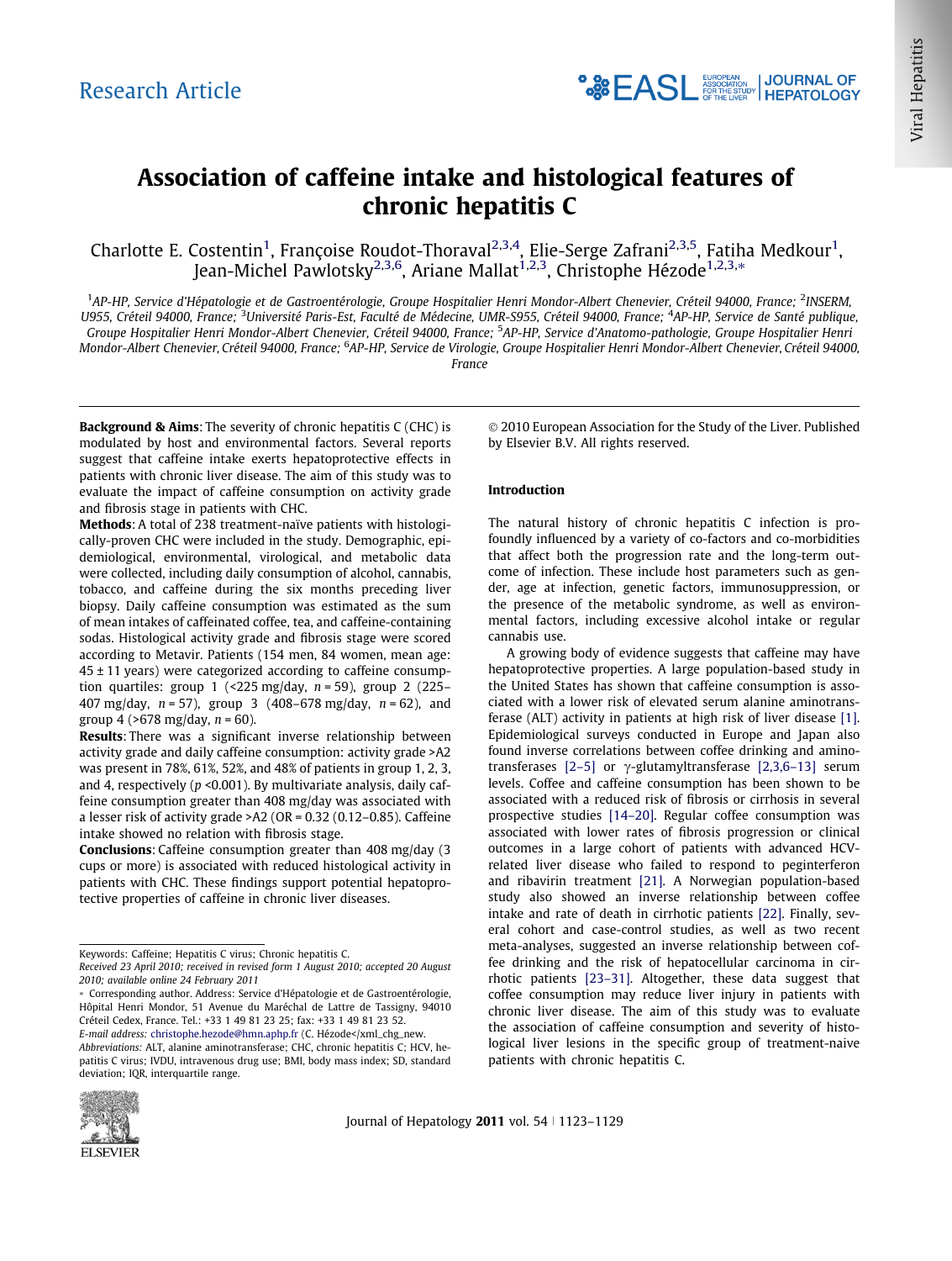## Research Article

### Patients and methods

### Patients

A total of 238 treatment-naive patients with CHC seen in our department (Service d'Hépatologie et de Gastroentérologie, Hôpital Henri Mondor, Créteil) between December 2004 and April 2006 were enrolled into the study if they met the following criteria: (a) positivity for both serum anti-hepatitis C virus (HCV) antibodies (ORTHO™ HCV 3.0 ELISA Test System, Ortho-clinical Diagnostics, Raritan, New Jersey) and serum HCV RNA (Amplicor HCV 2.0 PCR test system, Roche Molecular Systems, Pleasanton, California) documented for at least 6 months; (b) available liver biopsy specimen (15 mm or greater, with at least 6 portal spaces) consistent with CHC; (c) serum ALT levels determined at the time of liver biopsy; (d) absence of co-infection with hepatitis B virus (serum HBsAg positive) or human immunodeficiency virus; (e) absence of previous immunosuppression or antiviral therapy for CHC.

#### Data collection

One standardized questionnaire performed prospectively by a physician was used to record, at the time of liver biopsy, caffeine, alcohol, tobacco, and cannabis consumption during the six months preceding biopsy. Questions related to caffeine intake included: the average quantity and frequency of daily consumption of caffeinated coffee, tea (herbal, regular, including ice tea) or cola-type soda (regular, diet) during the six months preceding liver biopsy, as previously reported [\[1\].](#page-5-0) Total daily caffeine intake from beverages (mg/day) was estimated by calculating the sum of caffeine from regular coffee (136 mg per cup), regular tea (64 mg per cup), and regular and diet colas and sodas (46 mg per bottle or can) [\[1\]](#page-5-0). Alcohol intake was expressed as the daily number of drinks equivalent to 10 g of pure ethanol. Alcohol abuse was defined by an average alcohol intake >30 g/day [\[32\].](#page-6-0) Tobacco smoking was recorded as the mean daily number of cigarettes smoked. Cannabis use was assessed by recording the amount (average number of cannabis cigarettes/smoking session) and the frequency (daily, weekly, monthly) of cannabis use over the last 6 months [\[33\]](#page-6-0). Demographic, epidemiological, environmental, virological (HCV) and metabolic data were also collected. Serum ALT and fasting glycemia were measured at the time of liver biopsy and hyperglycemia was defined by a glucose level greater than 6.1 mmol/L or a history of diabetes. HCV genotype was determined by a second-generation reverse-hybridization line probe assay (INNO-LiPA HCV II; Innogenetics®, Zwijnaarde, Belgium).

### Liver histopathology

All liver biopsy specimens were fixed in formalin, embedded in paraffin and routinely processed for histological analysis. Histological scoring was performed according to the Metavir scoring system [\[34–35\].](#page-6-0) Necroinflammatory activity grade was scored on a scale of  $0-3$  (A0 = absent; A3 = marked) and fibrosis stage was expressed on a scale of 0–4 (F0 = absent; F4 = cirrhosis). Steatosis was evaluated according to the percentage of hepatocytes containing cytoplasmic fat vacuoles as follows: absent (<5%), mild (5–10%), moderate (11%-29%) and marked  $(230\%)$  [\[34–35\].](#page-6-0)

### Statistical analysis

Questionnaires were collected for all patients. Results were expressed as means (SD), medians (IQR), and percentages, as appropriate. Due to the wide range of caffeine intake expressed in milligrams per day, we decided to consider caffeine intake as a qualitative variable. In order to reach the best statistical power, patients were classified in four groups according to daily caffeine use in quartiles: group 1 (<225 mg/day), group 2 (225–407 mg/day), group 3 (408–678 mg/day) and group 4 (>678 mg/day). Expressed in coffee-cup equivalents, caffeine intake is less than 1.5 cup/day in group 1, more than 1.5 but less than 3 cups/day in group 2, at least 3 cups/day but less than 5 in group 3 and at least 5 cups/day in group 4. In our population, the proportion of non-caffeine drinkers was very low  $(n = 18, 7\%)$ . Thus, we decided to include these patients in the moderate drinkers group (group 1 <225 mg/day).

Univariate analysis was performed using an overall Chi-squared test and a Chi-square test for a linear trend for categorical data, to identify factors associated with activity grade or fibrosis stage. Factors found to be significant in univariate analysis were tested by stepwise logistic regression analysis to determine factors independently associated with histological activity. Odds ratios were estimated from the model and are presented with their 95% confidence intervals. p Values of less than 0.05 were considered significant.

### Results

### Study population

[Table 1](#page-2-0) shows baseline characteristics of the study population  $(n = 238)$ . There were 154 men, and 84 women with a mean age at liver biopsy of  $45 \pm 11$  years. Intravenous drug use represented the main source of HCV infection (41%). HCV Genotype 1 (62%) was predominant, followed by HCV genotype 3 (17%). Caffeine consumption (median: 408 mg/day, IQR: 224–680) was mainly related to coffee intake (median: 2 cups per day, IQR:  $1-4$ ), whereas tea, colas, or sodas accounted for  $0(0-1)$  cup per day and 0 (0–0.2) can per day, respectively. Ongoing alcohol abuse, tobacco consumption >15 cigarettes/day [\[35\]](#page-6-0) and daily cannabis use [\[37–38\]](#page-6-0) were reported by 17%, 34%, and 25% of patients, respectively. Metavir activity grades  $\geq$ A2 and fibrosis stage  $\geq$  F2 were present in 60% and 39% of patients, respectively. [Table 2](#page-3-0) depicts the characteristics of patients, ranked by caffeine consumption quartiles. Caffeine consumption was inversely related to age ( $p$  <0.001), and correlated with tobacco or cannabis use ( $p = 0.005$  and  $p = 0.001$ , respectively). In contrast, there were no significant differences in rates of alcohol abuse, levels of serum ALT or metabolic features when compared to the caffeine intake level.

### Relationship between caffeine consumption and activity grade of biopsies

The relationship between caffeine intake and histological activity grade is shown in [Table 3](#page-4-0). Prevalence of a Metavir activity grade >A2 declined gradually, with increasing levels of daily caffeine consumption, from 78% in patients consuming less than 225 mg/ day (group 1) to 48% in those with a daily intake greater than 678 mg/day (group 4) ( $p$  <0.001, test for linear trend). Other factors related to activity grades higher than A2 included age (at liver biopsy) >40 years (64%,  $p = 0.025$ ), BMI >25 kg/m<sup>2</sup> (69%,  $p = 0.011$ ), moderate or marked steatosis (80%,  $p \le 0.001$ ), fibrosis stage  $\geq$  F2 (92%, p <0.001), and median serum ALT level (91 IU/ml (55–129),  $p$  <0.001) [\(Table 3\)](#page-4-0). There was no significant relationship between activity grade and either gender, route of transmission, hyperglycemia, or diabetes, daily alcohol intake, tobacco smoking, cannabis use, or HCV genotype.

By multivariate analysis, caffeine consumption >408 mg/day was associated with a lesser risk of clinically significant activity (>A2) for intakes ranging between 408 and 678 mg/day (group 3) (OR = 0.32 [0.12–0.85]) or >678 mg/day (group 4) (0.28 [0.10–0.75]). In addition, a Metavir activity grade >A2 was also independently related to fibrosis stage F2–F4 (OR = 13.3 [5.4– 32.7]), moderate-severe steatosis (OR = 2.43 [1.01–5.88]), and serum ALT level (OR = 1.01 [1.00–1.02]) ([Table 4](#page-4-0)).

### Relationship between caffeine consumption and fibrosis

By univariate analysis, advanced fibrosis ( $\geq$ F2) significantly correlated with male gender (47% versus 24%,  $p$  <0.001), age >40 years (45% versus 27%,  $p = 0.006$ ), alcohol abuse (60% versus 35%, p = 0.003), tobacco smoking >15 cigarettes/day (49% versus 34%,  $p = 0.03$ ), daily cannabis use (54% versus 29% in occasional users and 35% in non-users,  $p = 0.019$ ), HCV genotype 3 (57% versus 35%,  $p = 0.011$ ), BMI > 25 kg/m<sup>2</sup> (48% versus 32%,  $p = 0.009$ ), moderate-severe steatosis (60% versus 33%,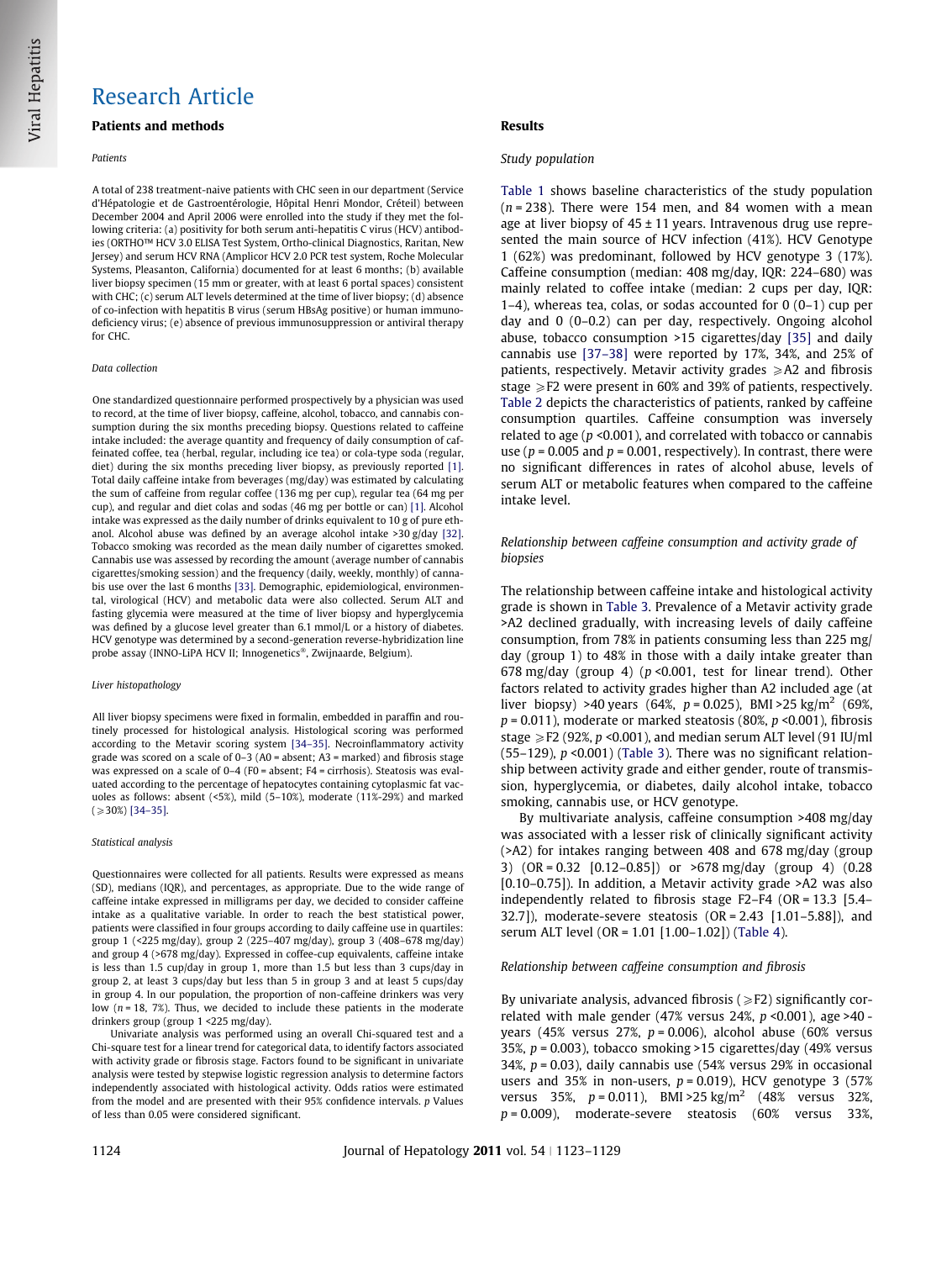# JOURNAL OF HEPATOLOGY

<span id="page-2-0"></span>Table 1. Baseline characteristics of the 238 patients with CHC and caffeine consumption according to individual measures.

|                                               |                      | Caffeine consumption<br>$(mg/day)^1$ |
|-----------------------------------------------|----------------------|--------------------------------------|
|                                               |                      | median (IQR)                         |
| Male gender, n (%)                            | 154 (65%)            | 242 [116-419]                        |
| Female gender n (%)                           | 84 (35%)             | 162 [79-274]                         |
| Age at liver biopsy (years), mean (SD)        | 45 (11)              |                                      |
| Source of infection, n (%)                    |                      |                                      |
| <b>Blood transfusion</b>                      | 82 (35%)             | 196 [105-323]                        |
| <b>IVDU</b>                                   | 98 (41%)             | 245 [116-419]                        |
| Nosocomial                                    | 26 (11%)             | 178 [99-336]                         |
| Unknown                                       | 32 (13%)             | 162 [77-336]                         |
| Caffeine consumption (mg/day) <sup>1</sup>    |                      |                                      |
| median (IQR)                                  | 408 (224-680)        |                                      |
| Tobacco consumption (cig/day) <sup>1</sup>    |                      |                                      |
| median (IQR)                                  | $5(0-20)$            |                                      |
| ≤15, n $(\% )$                                | 158 (66%)            | 182 [94-318]                         |
| $>15$ , n $(\%)$                              | 80 (34%)             | 257 [119-458]                        |
| Alcohol intake $(g/day)^1$                    |                      |                                      |
| median (IQR)                                  | $3(0-14)$            |                                      |
| $<$ 30, n $(\%)$                              | 198 (83%)            | 196 [100-330]                        |
| ≥30, n $(\% )$                                | 40 (17%)             | 245 [105-448]                        |
| Cannabis use, n $(\%)^1$                      |                      |                                      |
| None                                          | 145 (61%)            | 181 [92-313]                         |
| Occasional                                    | 34 (14%)             | 251 [146-406                         |
| Daily                                         | 59 (25%)             | 264 [143-474]                        |
| HCV genotype                                  |                      |                                      |
| 1                                             | 148 (62%)            | 196 [95-333]                         |
| 3                                             | 40 (17%)             | 252 [120-418]                        |
| 2/4/5/6                                       | 50 (21%)             | 221 [175-341]                        |
| Hyperglycemia or diabetes, n (%)              | 14 (6%)              |                                      |
| Yes                                           | 14 (6%)              | 167 [66-239]                         |
| <b>No</b>                                     | 224 (94%)            | 213 [104-345]                        |
| BMI (kg/m <sup>2</sup> ) mean (SD)            | 25(4)                |                                      |
| ≤25 kg/m <sup>2</sup>                         | 135 (57%)            | 215 [104-336]                        |
| $>25$ kg/m <sup>2</sup>                       | 103 (43%)            | 189 [94-338]                         |
| Serum ALT level (IU/ml)                       |                      |                                      |
| median (IQR)                                  | 69 (44-112)          |                                      |
| normal, $n$ $(\%)$                            | 68 (29%)             | 215 [92-390]                         |
| upper normal<br>Metavir activity grade, n (%) | 170 (71%)            | 209 [113-331]                        |
|                                               |                      |                                      |
| A1                                            | 96 (40%)             | 241 [124-354]                        |
| A2                                            | 132 (55%)            | 182 [95-330]                         |
| A <sub>3</sub>                                | 10(5%)               | 302 [57-625]                         |
| Metavir fibrosis score, n (%)                 |                      |                                      |
| F <sub>0</sub><br>F1                          | 13 (6%)<br>132 (55%) | 209 [75-289]<br>206 [113-333]        |
| F <sub>2</sub>                                | 38 (16%)             |                                      |
| F <sub>3</sub>                                | 24 (10%)             | 229 [138-346]<br>186 [95-407]        |
| F4                                            | 31 (13%)             | 264 [85-418]                         |
| Steatosis, n (%)                              |                      |                                      |
| $< 5\%$                                       | 76 (32%)             | 171 [100-316]                        |
| 5-10%                                         | 107 (45%)            | 215 [98-334]                         |
| 11-29%                                        | 19 (8%)              | 270 [85-474]                         |
| $\geq 30\%$                                   |                      |                                      |
|                                               | 36 (15%)             | 200 [138-404]                        |

Viral Hepatitis

IVDU, intravenous drug use; BMI, body mass index; SD, standard deviation; IQR, interquartile range. <sup>1</sup>During the six month preceding liver biopsy.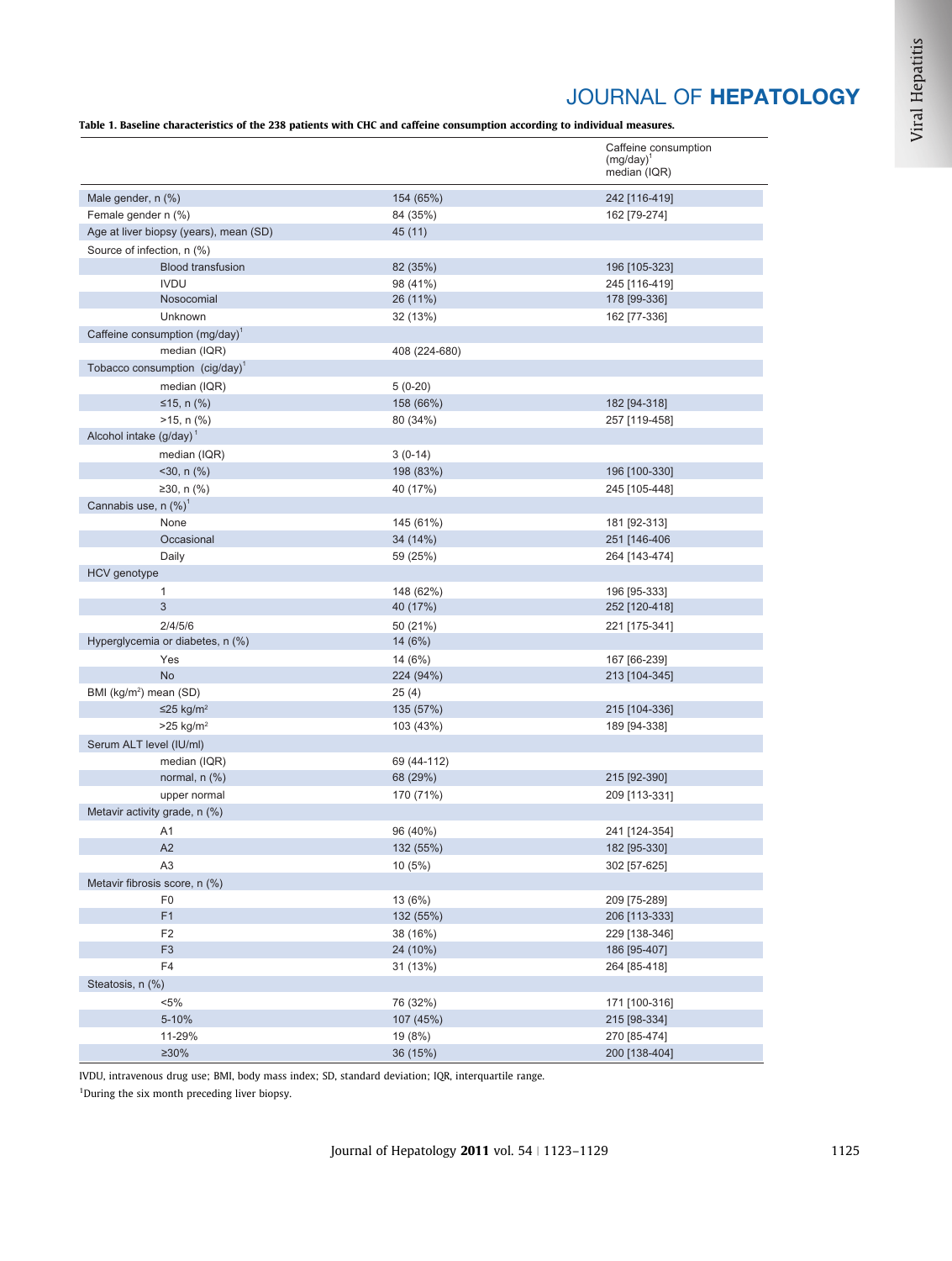# <span id="page-3-0"></span>Research Article

Table 2. Characteristics of the 238 patients with CHC, ranked according to caffeine consumption during the six month preceding liver biopsy.

| Caffeine consumption <sup>1</sup> (mg/day) | $<$ 225 <sup>2</sup><br>$(n = 59)$ | $225 - 407^2$<br>$(n = 57)$ | 408-678 <sup>2</sup><br>$(n = 62)$ | $>678^2$<br>$(n = 60)$ | $\boldsymbol{p}$ |
|--------------------------------------------|------------------------------------|-----------------------------|------------------------------------|------------------------|------------------|
| Male gender, n (%)                         | 37 (63%)                           | 28 (49%)                    | 43 (69%)                           | 46 (7%)                | 0.015            |
| Age at liver biopsy (years), mean (SD)     | 50(13)                             | 48 (12)                     | 44 (10)                            | 40(8)                  | < 0.001          |
| Source of infection, n (%)                 |                                    |                             |                                    |                        |                  |
| <b>Blood transfusion</b>                   | 17 (29%)                           | 28 (49%)                    | 23 (37%)                           | 14 (23%)               |                  |
| <b>IVDU</b>                                | 20 (34%)                           | 17 (30%)                    | 28 (45%)                           | 33 (55%)               | 0.033            |
| Nosocomial                                 | 9(15%)                             | 5(9%)                       | 5(8%)                              | $6(10\%)$              |                  |
| <b>Unknown</b>                             | 13 (22%)                           | 7(12%)                      | $6(10\%)$                          | 7(12%)                 |                  |
| Tobacco smoking (cig/day) <sup>1</sup>     |                                    |                             |                                    |                        |                  |
| median (IQR)                               | $0(0-20)$                          | $0(0-18)$                   | $8(0-20)$                          | $20(4-20)$             | 0.005            |
| $>15$ , n $(\%)$                           | 15 (25%)                           | 14 (25%)                    | 20 (32%)                           | 31 (52%)               | 0.01             |
| Alcohol intake $(g/day)^1$                 |                                    |                             |                                    |                        |                  |
| median (IQR)                               | $1(0-20)$                          | $3(0-8)$                    | $4(0-20)$                          | $6(0-20)$              | 0.48             |
| ≥30, n $(\frac{9}{6})$                     | 10 (17%)                           | $6(10\%)$                   | 13 (21%)                           | 11 (18%)               |                  |
| Cannabis use <sup>1</sup>                  |                                    |                             |                                    |                        |                  |
| None                                       | 44 (75%)                           | 42 (74%)                    | 34 (55%)                           | 25 (42%)               |                  |
| Occasional                                 | 5(8%)                              | $6(10\%)$                   | 13 (21%)                           | 10 (16%)               | 0.001            |
| Daily                                      | 10 (17%)                           | 9(16%)                      | 15 (24%)                           | 25 (42%)               |                  |
| HCV genotype, n (%)                        |                                    |                             |                                    |                        |                  |
| $\mathbf{1}$                               | 35 (59%)                           | 40 (70%)                    | 39 (63%)                           | 34 (56%)               |                  |
| 3                                          | 10 (17%)                           | 7 (12%)                     | 10 (16%)                           | 13 (22%)               | 0.85             |
| 2/4/5/6                                    | 14 (24%)                           | 10 (18%)                    | 13 (21%)                           | 13 (22%)               |                  |
| Hyperglycemia or diabetes, n (%)           | $6(10\%)$                          | 7(12%)                      | 4(6%)                              | 3(5%)                  | 0.46             |
| BMI (kg/m <sup>2</sup> ) mean (SD)         | 25(3.7)                            | 25(4.4)                     | 24(4.0)                            | 24(3.9)                | 0.09             |
| $>25$ kg/m <sup>2</sup>                    | 32 (54%)                           | 28 (49%)                    | 18 (29%)                           | 25 (42%)               | 0.03             |
| Serum ALT level (IU/ml)                    |                                    |                             |                                    |                        |                  |
| median (IQR)                               | 85 (44-127)                        | 62 (44-99)                  | 71 (45-116)                        | 68 (45-108)            | 0.48             |
| normal, $n$ $(\%)$                         | 15(25%)                            | 16 (28%)                    | 17(27%)                            | 20(33.%)               | 0.96             |
| Metavir activity grade, n (%)              |                                    |                             |                                    |                        |                  |
| A <sub>1</sub>                             | 13 (22%)                           | 22 (39%)                    | 30 (48%)                           | 31 (52%)               |                  |
| A2                                         | 43 (73%)                           | 34 (59%)                    | 29 (47%)                           | 26 (43%)               | 0.007            |
| A <sub>3</sub>                             | 3(5%)                              | $1(2\%)$                    | 3(5%)                              | 3(5%)                  |                  |
| Metavir fibrosis stage, n (%)              |                                    |                             |                                    |                        |                  |
| F <sub>0</sub>                             | 3(5%)                              | 2(4%)                       | 3(6%)                              | 5(8.3%)                |                  |
| F <sub>1</sub>                             | 25 (42%)                           | 38 (67%)                    | 36 (58%)                           | 33 (55.0%)             |                  |
| F <sub>2</sub>                             | 11 (19%)                           | 11 (19%)                    | 9(14%)                             | 7(11.7%)               | 0.24             |
| F <sub>3</sub>                             | 9(15%)                             | 3(5%)                       | 5(8%)                              | 7 (11.7%)              |                  |
| F4                                         | 11 (19%)                           | 3(5%)                       | 9(14%)                             | 8 (13.3%)              |                  |
| Steatosis, n (%)                           |                                    |                             |                                    |                        |                  |
| $< 5\%$                                    | 18 (30%)                           | 19 (33%)                    | 19 (31%)                           | 20 (33%)               |                  |
| 5-10%                                      | 27 (46%)                           | 27 (48%)                    | 27 (44%)                           | 26 (44%)               | 0.99             |
| 11-29%                                     | 5(9%)                              | 4(7%)                       | 4(6%)                              | $6(10\%)$              |                  |
| $\geq 30\%$                                | 9(15%)                             | 7 (12%)                     | 12 (19%)                           | 8 (13%)                |                  |

IVDU, intravenous drug use; BMI, body mass index; SD, standard deviation; IQR, interquartile range.

<sup>1</sup>During the six month preceding liver biopsy, divided in quartiles.<br><sup>2</sup><225 mg/day ≈ less than 1.5 cup a day; 225–407 mg/day ≈ more than 1.5 but less than 3 cups a day); 408–678 mg/day ≈ at least 3 cups a day but less t day  $\approx$  at least 5 cups a day).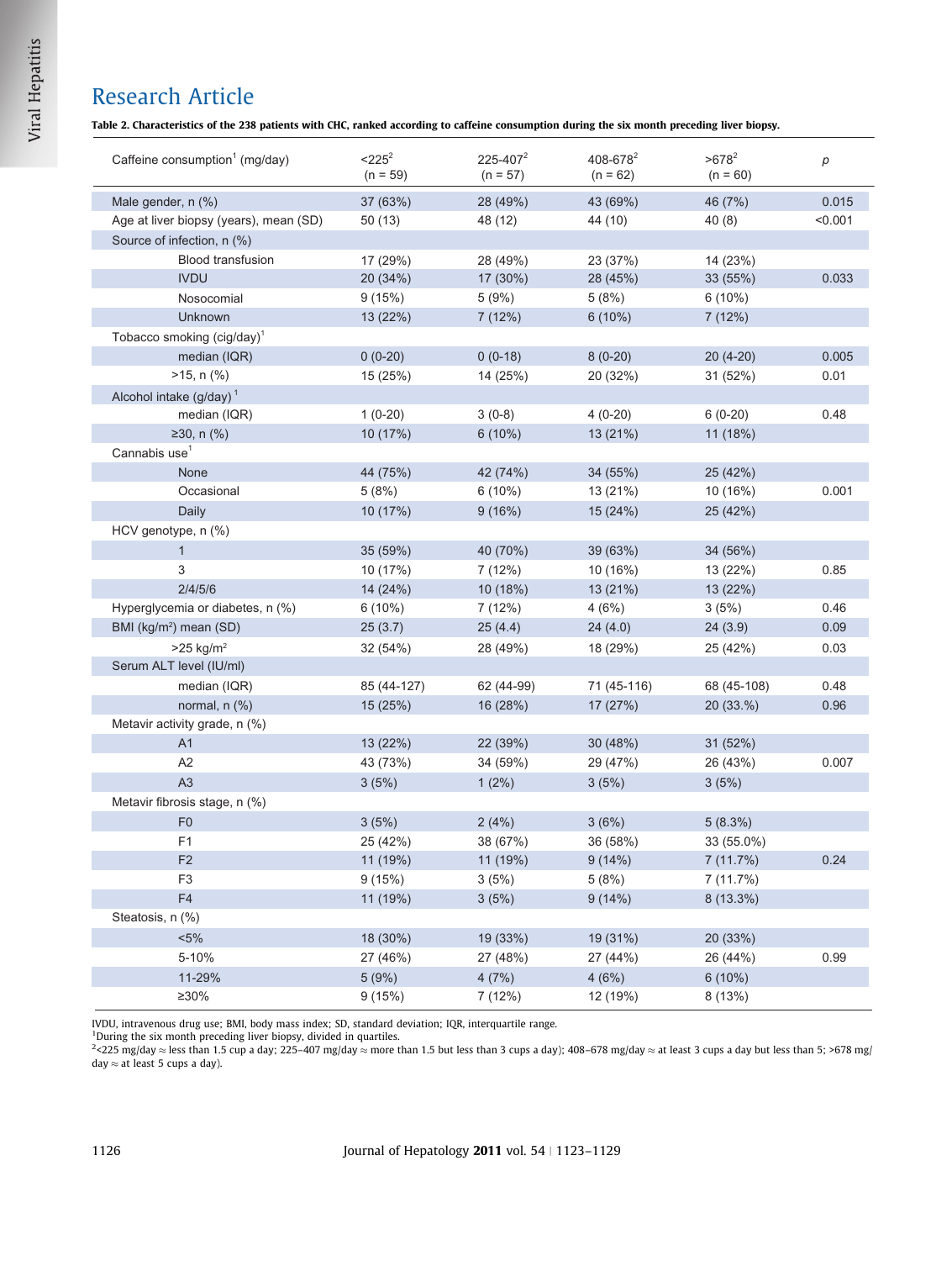### <span id="page-4-0"></span>Table 3. Univariate analysis of factors associated with Metavir activity grade  $\geq$ A2.

| Metavir<br>р<br>activity<br>$grade \geq A2$<br>$n$ (%) |  |
|--------------------------------------------------------|--|
|                                                        |  |
| Caffeine consumption <sup>1</sup>                      |  |
| $<$ 225 mg/day (n = 59)<br>46 (78)<br>$< 0.001*$       |  |
| 225-407 mg/day (n = 57)<br>35(61)                      |  |
| 408-678 mg/day ( $n = 62$ )<br>32(52)                  |  |
| 29 (48)<br>$>678$ mg/day (n= 60)                       |  |
| Age at liver biopsy                                    |  |
| ≤40 years (n = 84)<br>42 (50)<br>0.025                 |  |
| 100 (64)<br>$>40$ years (n = 154)                      |  |
| <b>BMI</b>                                             |  |
| ≤25 kg/m <sup>2</sup> (n = 135)<br>71 (53)<br>0.011    |  |
| $>25$ kg/m <sup>2</sup> (n = 103)<br>71 (69)           |  |
| <b>Steatosis</b>                                       |  |
| Absent-mild ( $n = 183$ )<br>98 (54)<br>< 0.001        |  |
| Moderate-severe ( $n = 55$ )<br>44 (80)                |  |
| Metavir fibrosis stage                                 |  |
| $F0-F1$ (n = 145)<br>56 (39)<br>< 0.001                |  |
| $F2-F4 (n = 93)$<br>86 (92)                            |  |
| Serum ALT level (IU/ml),<br>52 (37-76) for A1          |  |
| median (IQR)<br>(Metavir activity<br>< 0.001           |  |
| grade) versus                                          |  |
| 91 (55-129) for ≥A2                                    |  |
| (Metavir activity                                      |  |
| grade)                                                 |  |

<sup>1</sup>During the six month preceding liver biopsy.

⁄ Test for linear trend, IQR: interquartile range.

p <0.001), and median serum ALT level (99 IU/ml (67–136) versus 56 IU/ml (37–86),  $p \le 0.001$ ). However, there was no significant relationship between the severity of fibrosis and caffeine consumption,  $(p = 0.08$ , test for linear trend): severe fibrosis (F2–F4) was found in 52% (31/59), 30% (17/57), 37% (23/62), and 37% (22/60) of patients in group 1, 2, 3, and 4, respectively.

By logistic regression analysis, predictors of fibrosis ( $\geq$ F2) were: age at liver biopsy >40 years (OR = 5.8 [2.3–14.5]), male gender (OR = 4.2 [1.9–9.6]), activity grade  $\geq$  A2 (OR = 22.1 [8.5– 56.9]), moderate-severe steatosis  $(OR = 2.4 [1.1 - 5.3])$ , and daily cannabis use (OR = 3.7 [1.4–9.8]).

### Interactions between caffeine consumption and tobacco use

The relationship between caffeine intake and tobacco smoking is shown in [Table 2](#page-3-0). The proportion of heavy smokers raised gradually with increasing levels of daily caffeine consumption, from 25% in patients consuming less than 225 mg/day (group 1) to 52% when daily intake was greater than 678 mg/day (group 4)  $(p = 0.005)$ . There was an association between Metavir activity  $grade \geqslant A2$  and tobacco smoking in individuals with low caffeine consumption (<408 mg/day), but not in those with a higher caffeine intake ( $p = 0.007$  and  $p = 0.58$ , respectively). However, by

## JOURNAL OF HEPATOLOGY

Table 4. Stepwise logistic regression analysis of factors associated with Metavir activity grade  $\geqslant$  A2.

|                                   | aOR* | 95% CI        | р       |
|-----------------------------------|------|---------------|---------|
| Caffeine consumption <sup>1</sup> |      |               |         |
| $<$ 225 mg/day                    | 1    |               |         |
| 225-407 mg/day                    | 0.74 | 0.28-1.92     | 0.54    |
| 408-678 mg/day                    | 0.32 | $0.12 - 0.85$ | 0.022   |
| $>678$ mg/day                     | 0.28 | $0.10 - 0.75$ | 0.011   |
| Metavir fibrosis stage            |      |               |         |
| F0-F1                             | 1    |               |         |
| F2-F4                             | 13.3 | $5.4 - 32.7$  | < 0.001 |
| <b>Steatosis</b>                  |      |               |         |
| Absent-mild                       | 1    |               |         |
| Moderate-severe                   | 2.43 | 1.01-5.88     | 0.049   |
| Serum AI T level                  | 1.01 | 1.00-1.02     | 0.005   |

⁄ Adjusted odd ratio.

multivariate analysis, tobacco use did not reach significant levels and was not independently associated with Metavir activity grade  $\geq 2$  (Table 4).

### Discussion

Our data show that caffeine consumption is inversely associated with the severity of necroinflammatory lesions in patients with untreated chronic hepatitis C. Indeed, the prevalence of patients with an activity grade >A2 was inversely related to the amount of caffeine taken on a daily basis, ( $p$  <0.001, test for linear trend). Moreover, by multivariate analysis, daily caffeine consumption greater than 408 mg (3 cups of coffee or more) stood out as an independent predictor of a lesser risk of moderate to marked activity grade, together with age and steatosis grade, two parameters previously described as independent risk factors of activity [\[36,38\]](#page-6-0). These findings are in keeping with previous studies suggesting a hepatoprotective effect of caffeine in patients with liver disease of various causes [\[1,3,5,7,20,21\].](#page-5-0) However, conflicting data are present in the literature.

In our homogeneous population of patients with chronic hepatitis C, caffeine intake was shown to be independently associated with low-grade activity, but not with fibrosis or ALT levels. Ruhl et al. [\[1\]](#page-5-0) demonstrated that higher caffeine intake was associated with lower ALT levels, and Modi et al. [\[20\]](#page-6-0) reported the impact of caffeine intake on fibrosis but not on activity or ALT levels. Furthermore, we found a cut-off of three or more cups of coffee (more than 407 mg of caffeine per day) while other studies report a lower cut-off of 2 cups per day [\[1,20\]](#page-5-0). These conflicting results might be explained by the fact that these are, not very large, cross-sectional studies (except for the Ruhl et al. study) and different methods are used for the estimation of caffeine intake or histological analysis (Ishak versus Metavir). These discrepancies suggest that a higher caffeine intake may be a surrogate marker for a confounding factor yet to be determined. Socio-economic status, quality of life, and comorbidities, which may be significantly associated with coffee intake, have not been examined in our cohort. The lack of such information limits the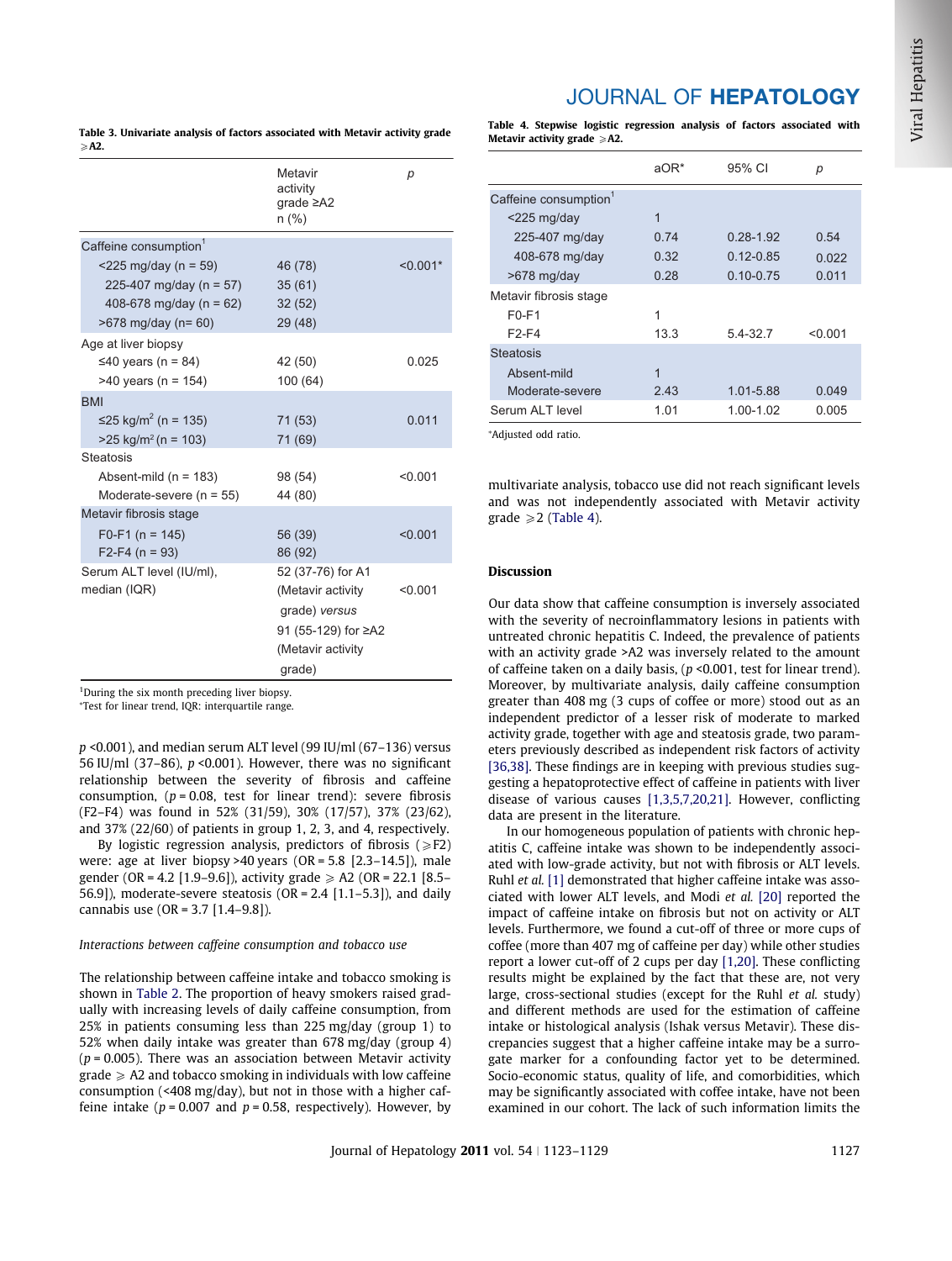### <span id="page-5-0"></span>Research Article

scope of our study, as any factor associated with coffee drinking could explain our results.

In contrast with previous reports [\[32,36,38\]](#page-6-0), we found no relationship between histological activity grade and either alcohol abuse or tobacco smoking, raising the question as to a confounding effect of caffeine with respect to these factors. In our cohort, the weak impact of alcohol intake on necroinflammation may be related to the low prevalence of alcohol abuse, as reflected by a median daily consumption below 5 g, and by a low (16.8%) rate of ongoing alcohol intake ( $\geq$ 30 g/day). Such a low prevalence of alcohol abuse may reflect changes of lifestyle in patients following a diagnosis of HCV infection. As for tobacco use, our data show a correlation between heavy smoking and caffeine consumption ( $p = 0.005$ , [Table 2\)](#page-3-0), as previously reported [39-40]. There was an association between Metavir activity grade  $\geq$ A2 and tobacco smoking in individuals with low caffeine consumption (<408 mg/day), but not in those with a higher caffeine intake, suggesting a protective role of caffeine in these heavy smokers.

Multivariate analysis of predictors of fibrosis severity revealed known cofactors, including male gender, Metavir activity grade  $\geq$  A2, steatosis severity, and daily cannabis use [\[33,41–44\].](#page-6-0) Prior reports have suggested that coffee consumption may reduce the risk of hepatic fibrosis or disease progression [14–21]. Modi et al. demonstrated that coffee consumption above a 2 cup equivalent per day was associated with less severe hepatic fibrosis [\[20\]](#page-6-0). In a sub-analysis of the HALT-C trial, there was no association between coffee intake and baseline cirrhosis status or Ishak inflammation grade. Nevertheless, there was a trend for a reduced rate of cirrhosis in heavy coffee drinkers  $\geq 3$  cups a day) as compared to the other categories (31.5% versus 40%,  $p = 0.073$ ) [\[21\].](#page-6-0) In the present study, although we found no relationship between fibrosis stage and caffeine intake, necroinflammatory grade was positively related to fibrosis stage and negatively associated with caffeine intake. Taken together, these data suggest that caffeine intake might result in limited fibrosis progression by reducing necroinflammatory liver injury. However, further study is required to validate this hypothesis.

The mechanisms underlying potential hepatoprotective effects of caffeine in patients with chronic hepatitis C remain to be determined. Several reports suggest caffeine and other constituents of coffee, like kahweol and cafesterol, possess antioxidant properties [\[45–50\]](#page-6-0). As our study focused on total caffeine intake and not coffee intake, we cannot exclude that other components of coffee may play a role in our findings.

Epidemiological studies support the hypothesis that regular coffee consumption is associated with a substantially lower risk of type 2 diabetes, therefore suggesting that coffee intake may reduce the development of insulin resistance [\[51\]](#page-6-0). Interestingly, it has been contended that insulin resistance enhances intrahepatic inflammation in patients with chronic hepatitis C [\[52\]](#page-6-0). Freedman et al. [\[21\]](#page-6-0) reported an inverse association between coffee intake and both serum insulin levels and HOMA 2 scores. In this study, the inclusion of data on both insulin levels or HOMA 2 scores to the statistical models attenuated the observed results for caffeine, suggesting that the beneficial effects of caffeine might be partly explained by a modulation of insulin signaling. Nevertheless, whether the beneficial effects of caffeine/coffee on insulin resistance might also account for the reduction in necroinflammatory lesions, found in HCV patients consuming higher quantities of caffeine, remains to be investigated.

In summary, our study uncovers an inverse relationship between caffeine consumption and Metavir activity grade in patients with chronic hepatitis C, suggesting that caffeine intake may lower necroinflammatory injury by an as yet undetermined mechanism. Given the strong relationship between activity grade and fibrosis progression, these results support the hypothesis that caffeine intake may also reduce the progression of liver fibrosis. Additional studies are required to assess whether our findings also apply to other inflammatory chronic liver diseases.

### Conflict of interest

The authors who have taken part in this study declared that they do not have anything to disclose regarding funding or conflict of interest with respect to this manuscript.

### References

- [1] Ruhl CE, Everhart JE. Coffee and caffeine consumption reduce the risk of elevated serum alanine aminotransferase activity in the United States. Gastroenterology 2005;128:24–32.
- [2] Casiglia E, Spolaore P, Ginocchio G, Ambrosio GB. Unexpected effects of coffee consumption on liver enzymes. Eur J Epidemiol 1993;9:293–297.
- [3] Tanaka K, Tokunaga S, Kono S, Tokudome S, Akamatsu T, Moriyama T, et al. Coffee consumption and decreased serum  $\gamma$ -glutamyltransferase and aminotransferase activities among male alcohol drinkers. Int J Epidemiol 1998;27:438–443.
- [4] Nakanishi N, Nakamura K, Suzuki K, Tatara K. Effects of coffee consumption against the development of liver dysfunction a 4-year follow-up study of middle-aged Japanese male office workers. Ind Health 2000;38:99–102.
- [5] Honjo S, Kono S, Coleman MP, Shinchi K, Sakurai Y, Todoroki I, et al. Coffee consumption and serum aminotransferases in middle-aged Japanese men. J Clin Epidemiol 2001;54:823–829.
- [6] Nilssen O, Forde OH, Brenn T. The Tromso Study. Distribution and population determinants of  $\gamma$ -glutamyltransferase. Am J Epidemiol 1990;132:318–326.
- [7] Kono S, Shinchi K, Imanishi K, Todoroki I, Hatsuse K, Coffee and serum  $\gamma$ glutamyltransferase a study of self-defense officials in Japan. Am J Epidemiol 1994;139:723–727.
- [8] Pintus F, Mascia P. Distribution and population determinants of  $\gamma$ -glutamyltransferase in a random sample of Sardinian inhabitants. ATS-SARDEGNA Research Group. Eur J Epidemiol 1996;12:71–76.
- [9] Poikolainen K, Vartiainen E. Determinants of  $\gamma$ -glutamyltransferase positive interaction with alcohol and body mass index, negative association with coffee. Am J Epidemiol 1997;146:1019–1024.
- [10] Honjo S, Kono S, Coleman MP, Shinchi K, Sakurai Y, Todoroki I, et al. Coffee drinking and serum  $\gamma$ -glutamyltransferase an extended study of self-defense officials of Japan. Ann Epidemiol 1999;9:325–331.
- [11] Nakanishi N, Nakamura K, Nakajima K, Suzuki K, Tatara K. Coffee consumption and decreased serum  $\gamma$ -glutamyltransferase a study of middle-aged Japanese men. Eur J Epidemiol 2000;16:419–423.
- [12] Nakanishi N, Nakamura K, Suzuki K, Tatara K. Lifestyle and the development of increased serum  $\gamma$ -glutamyltransferase in middle-aged Japanese men. Scand J Clin Lab Invest 2000;60:429–438.
- [13] Nakanishi N, Nakamura K, Suzuki K, Tatara K. Lifestyle and serum  $\gamma$ glutamyltransferase a study of middle-aged Japanese men. Occup Med 2000;50:115–120.
- [14] Ruhl CE, Everhart JE. Coffee and tea consumption are associated with a lower incidence of chronic liver disease in the United States. Gastroenterology 2005;129:1928–1936.
- [15] Klatsky AL, Armstrong MA. Alcohol, smoking, coffee, and cirrhosis. Am J Epidemiol 1992;136:1248–1257.
- [16] Corrao G, Lepore AR, Torchio P, Valenti M, Galatola G, D'Amicis A, et al. The effect of drinking coffee and smoking cigarettes on the risk of cirrhosis associated with alcohol consumption. A case-control study. Eur J Epidemiol 1994;10:657–664.
- [17] Corrao G, Zambon A, Bagnardi V, D'Amicis A, Klatsky A. Coffee, caffeine, and the risk of liver cirrhosis. Ann Epidemiol 2001;11:458–465.
- [18] Gallus S, Tavani A, Negri E, La Vecchia C. Does coffee protect against liver cirrhosis? Ann Epidemiol 2002;12:202–205.